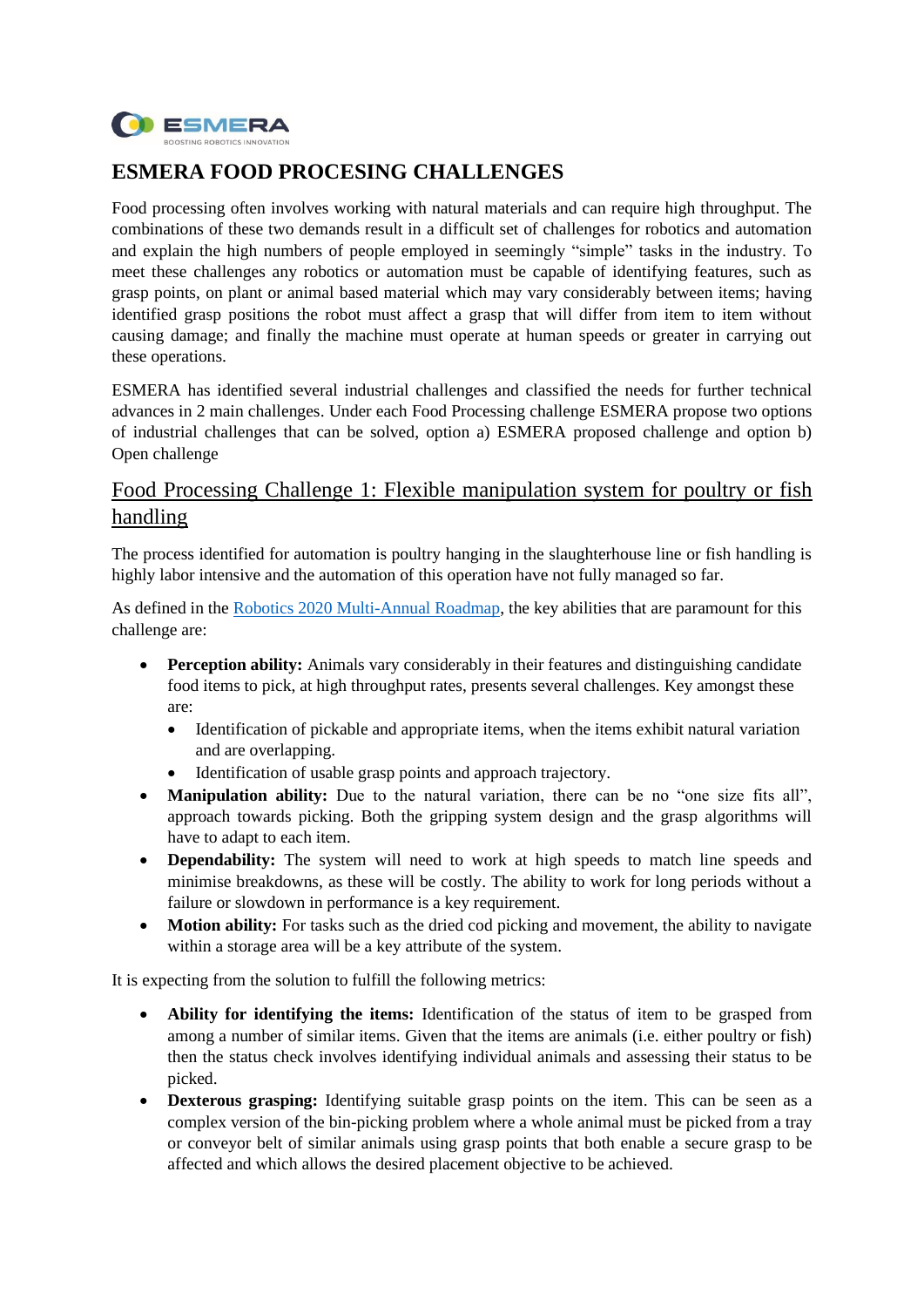• **Manipulation capability:** Affecting a grasp and moving the item to a pre-defined location. The end location may be a fixed location such as a tray (in which case a desired placement pattern must be achieved) or a moving location such as a conveyor hanger (in which case the hanger must be tracked while the insertion takes place).

Under the above challenge, ESMERA proposes several options. The proposer must address at least one of these challenges although addressing more than one or highlighting where elements of the proposed system could be used for the benefit of more than one system would be beneficial.

**A) ESMERA proposed challenges:** this challenge is extracted from *three* industrial use cases which are:

#### **FOOD PROCCESING CHALLENGE 1.A1 (FP1.A1)**

**Transfer of chicken to hanger conveyor**. Although the processing of chickens is automation intensive, the transfer of chickens on a conveyor belt to a hanger conveyor (hung by their feet) is a completely manual process. The demands on automation in this task are high. The chickens enter the area on a conveyor from the stunning area. A first check needs to be undertaken that the chickens are stunned but not dead. Any dead chickens need to be rejected. Next the chickens need to be individually grasped (manually this is by the feet) and their feet placed securely in the moving hanger conveyor. To be competitive the system needs to complete these operations at the rate of 1250 birds per hour or approximately one every 3 seconds.

This challenge is provided by the company [Amadori.](https://www.amadori.com/en/)

#### **FOOD PROCCESING CHALLENGE 1.A2 (FP1.A2)**

**Fresh fish picking:** The fresh fish arrive in large trays on a conveyor. The task is to transfer the fish to smaller trays ensuring that the total weight of the packed second tray is kept within specified limits. The task involves identifying suitable fish to pick, establishing good grasp points and achieving a stable grasp that does not damage the fish. As well as identifying fish that can be successfully picked from the input tray, the system will be required to assess the likely weight of the fish (particularly towards the latter part of filling an output tray) to minimise any trial and error adjustments of weight.

This challenge is provided by the company [SONAE.](https://sonaemc.com/en/)



**Figure 1:** Chickens on hanger conveyor



**Figure 2:** Fresh fish in trays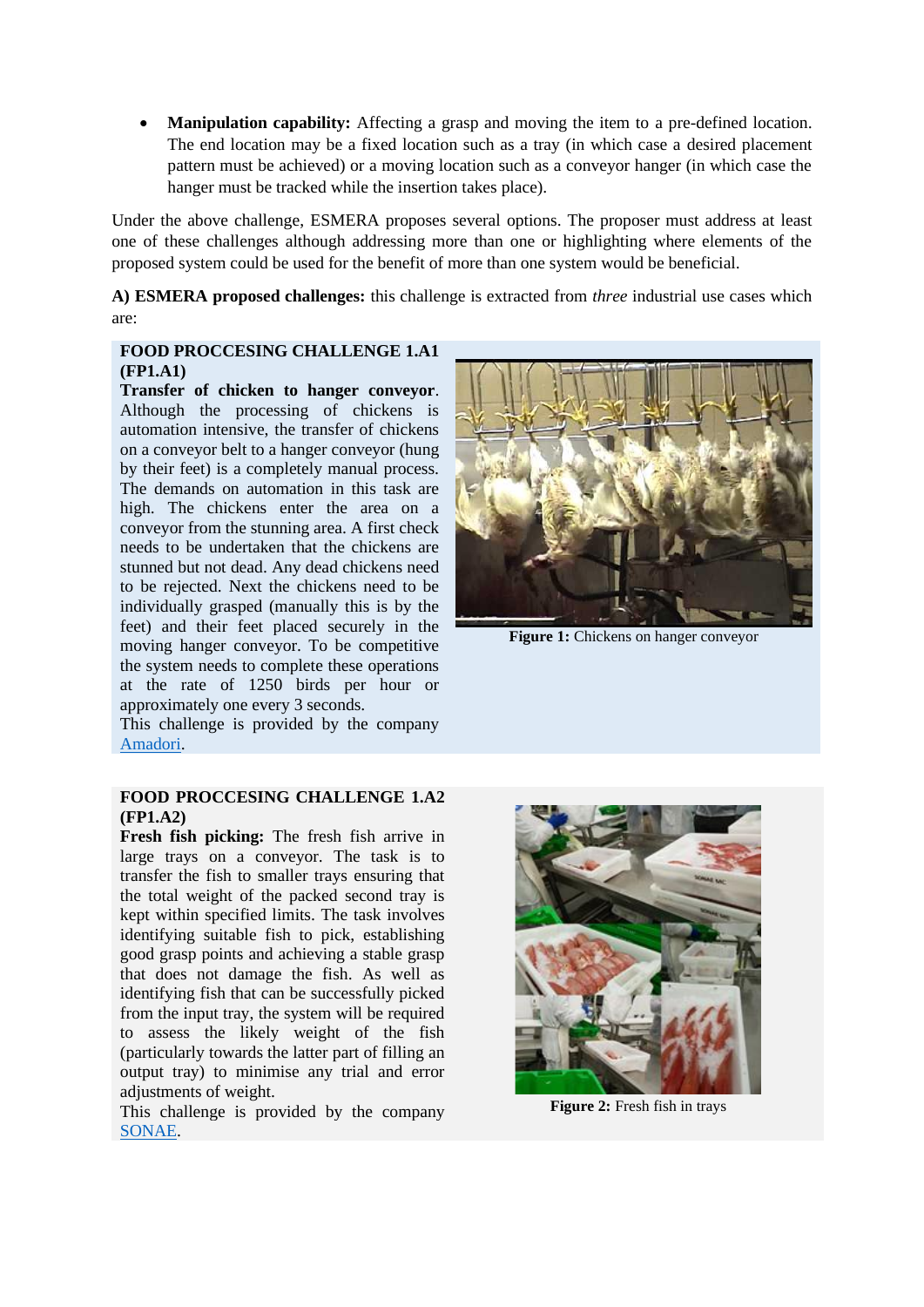#### **FOOD PROCCESING CHALLENGE 1.A3 (FP1.A3)**

**Dry cod fish picking.** The dry cod needs to be picked from a stack of dried cod at one point in the store and transfers the cod to another location. Units of cod can weigh up to 10kg. The system needs to identify suitable grasping points and undertake a suitable grasp without damaging the cod while ensuring a stable grasp is attained.

This challenge is provided by the company [SONAE.](https://sonaemc.com/en/) **Figure 3:** Example of a dried Cod fish, weighing from



3-10 kg's.

### **B) Open challenge (FOOD PROCESSING CHALLENGE 1.B (FP1.B))**

Any other proposal for similar technologies is eligible for funding, provided that a thorough explanation of the industrial needs is presented. The proposals will also have to clearly identify the state of the art in commercially available solutions and highlight the differences/advances over it. More specific each proposal in order to be in line with the ESMERA requirements has to provide:

- Clear indication of the company, institution or other that are in need of the proposed solution (no funding is allocated to challenge providers)
- Description of the problem that the company or companies need to be solved.
- Proof that currently there is no comparable solution (concept or approach, performance, cost…) in the market.

## Food Processing Challenge 2: Cobot for assisted picking of food items.

This challenge consists of the development of a cobot to work under the direction of a worker in the movement of heavy foodstuff either on a food processing line or within a food warehouse.

As defined in the [Robotics 2020 Multi-Annual Roadmap,](https://www.eu-robotics.net/cms/upload/topic_groups/H2020_Robotics_Multi-Annual_Roadmap_ICT-2017B.pdf) the key abilities that are paramount for this challenge are:

- **Interaction ability:** The cobot has to interact with the operator during the process. The interaction may be at the physical level, e.g. being directed to an end location, or through a control interaction, e.g. the cobot may be instructed to pick a specific piece of cod. The robot will also have to be aware of other workers in the vicinity and proceed to carry out all movements safely.
- **Manipulation ability:** Due to the natural variation, there can be no "one size fits all", approach towards picking. Both the gripping system design and the grasp algorithms will have to adapt to each item. Even where an item to be picked is identified by an operator the grasping operation can be complex.
- **Motion ability:** For tasks such as the dried cod picking and movement, the ability to navigate within a storage area will be a key attribute of the system.
	- **Perception ability:** Where the robot is required to identify appropriate items to be picked the natural variation can make the process difficult. Even where items to be picked are chosen to be the operator, the cobot still has to identify suitable grasp positions and strategies.